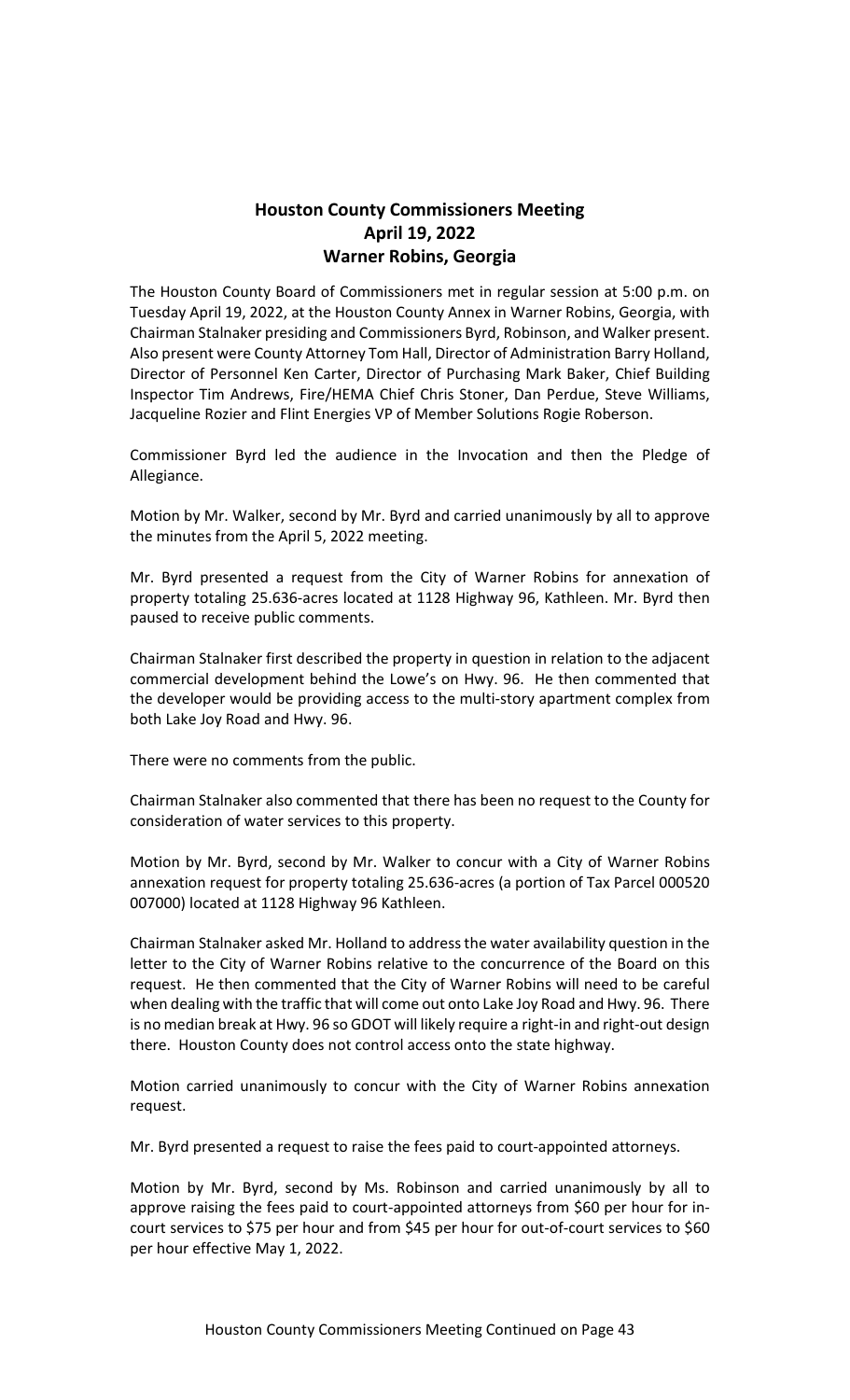Mr. Byrd presented a request for approval of a bid on the South Houston Lake Road and Feagin Mill Road Intersection Improvements project.

Motion by Mr. Byrd, second by Ms. Robinson and carried unanimously by all to approve the award of the South Houston Lake Road and Feagin Mill Road Intersection Improvements project to C.W. Matthews Contracting Company of Marietta, GA in the amount of \$2,538,147. This is a SPLOST 2018 funded project.

Mr. Walker presented a request for approval of independent contractor agreements with four local attorneys to provide defense of indigent persons in cases where there has been a declared conflict of interest.

Motion by Mr. Walker, second by Ms. Robinson and carried unanimously by all to approve Chairman Stalnaker signing independent contractor agreements for the purposes of providing defense of indigent persons in cases where there has been a declared conflict of interest with David G. Daniell, Jonathan Perry Waters, Jeffrey L. Grube, and Carl Veline, Jr. effective May 1, 2022 through June 30, 2023.

Chairman Stalnaker commented that he has been in numerous conversations with Judge Lukemire regarding the modification of these indigent defense attorney agreements as well as the court appointed attorney fee structure from agenda item two. It has been difficult to obtain the services of attorneys for these conflict cases and the rate of pay has been one reason and the sheer volume of the workload has been another. These two measures will help the court system with these issues.

Mr. Walker presented a Policy for Professional Services Amendment.

Motion by Mr. Walker, second by Mr. Byrd and carried unanimously by all to approve omitting the Independent Contract Attorneys contracted for indigent defense services with Juvenile Court and Superior Court from the current policy that has been in effect since August 1, 2012, requiring a coverage amount of \$1,000,000 and adopting a new policy that requires the Independent Contract Attorneys contracted for indigent defense services in Juvenile Court and Superior Court to maintain errors and omissions (professional liability) insurance coverage in the minimum amount of \$300,000.

Chairman Stalnaker commented that this action reducing the liability insurance amount will enhance the courts' ability to retain attorneys to cover the conflict cases.

Mr. Walker presented a request to fill the vacant Equipment Operator/Compliance Officer position at the Landfill.

Motion by Mr. Walker, second by Ms. Robinson and carried unanimously by all to approve hiring Ronnie Beard to fill the vacant Equipment Operator/Compliance Officer position at the Landfill at a Grade 10-E effective May 2, 2022.

Ms. Robinson presented a request to hire poll workers for the May 24<sup>th</sup> General Primary/Special Election.

Motion by Ms. Robinson, second by Mr. Walker and carried unanimously by all to approve the hiring of poll workers for the upcoming May 24, 2022 General Primary/Special Election as noted in a memorandum dated April 1, 2022 from Elections Supervisor Debra Presswood.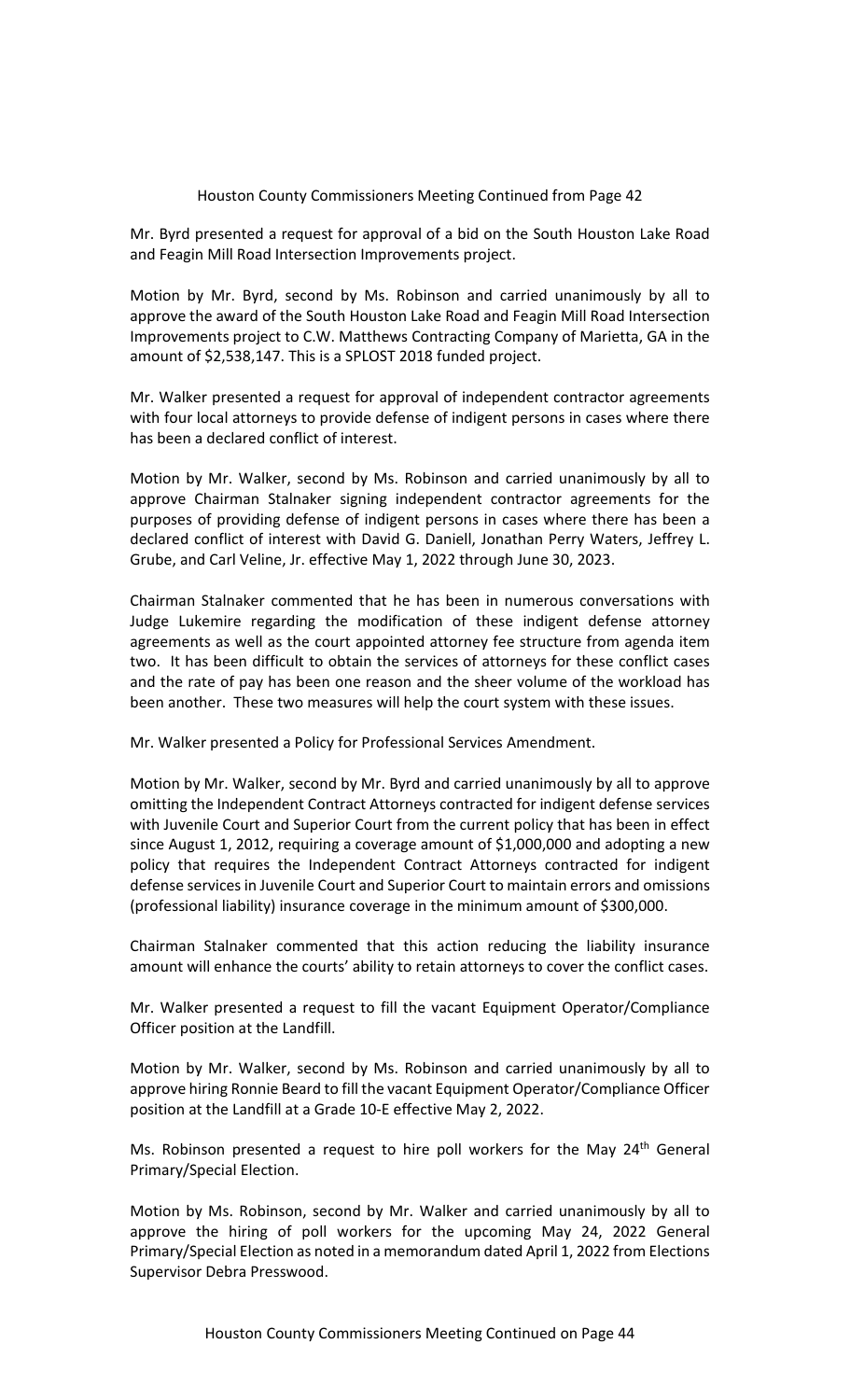Chairman Stalnaker pointed out that this represents an estimate of what will be required to run this election. The actual amount could be a little more or a little less.

Ms. Robinson presented a request for approval of an emergency purchase of one new 2022 Chevrolet Tahoe PPV.

Motion by Ms. Robinson, second by Mr. Walker and carried unanimously by all to approve the award of one new 2022 Chevrolet Tahoe PPV from Brannen Motor Company of Perry for use in the District Attorney's office in the amount of \$38,000. The District Attorney will reimburse the County for the cost of this vehicle from Forfeiture Funds.

Ms. Robinson presented a request for approval of a bid on one new high-track bulldozer for use at the Landfill.

Motion by Ms. Robinson, second by Mr. Byrd to approve the award of one new 2022 Caterpillar D7 Bulldozer from Yancey Brothers Co. of Macon for use at the Landfill for \$713,120 plus a 60-month Premier Equipment Protection Plan Extended Warranty for an additional \$48,420 to total \$761,540. This equipment is funded by Solid Waste Capital Funds.

Chairman Stalnaker commented that it is fortunate that the Landfill is in the fiscal condition that it is with no debt and can make this kind of expenditure from available funds.

Motion carried unanimously to approve the bid on one new high-track bulldozer.

Motion by Ms. Robinson, second by Mr. Byrd and carried unanimously by all to approve the payment of the bills totaling \$2,812,348.83.

Chairman Stalnaker closed the regular portion of the meeting and opened Public Comments.

Chief Stoner gave a brief update of the storm damage from the tornado that touched down in Houston County recently. He was proud of the response in this community from the Fire Department, the Sheriff's Department, the Public Works Department, and the local community to this natural disaster. Roughly thirty properties sustained damages with preliminary estimates of \$2 million in residential damages which is probably a very low estimate with the actual insured damages potentially reaching \$4 million. There were 26 calls for service between 4:00 pm and 9:00 pm that day to the Fire Department through the E911. During that time all thirty damaged properties were physically searched to verify occupants' safety. Only three or four residents required assistance to get out of their homes. The damage assessment was completed that evening utilizing the recently purchased county-wide Crisis Track software program. This program sped up that assessment process to hours versus days compared to past events. The National Weather Service officially classified the event as an EF-3 with winds estimated at 160 mph. This is just short of making an EF-4 classification which begins at wind speeds of 166 mph. The tornado was 820 yards wide, which is nearly ½-mile, and fortunately only a small portion of the width hit residential with the bulk passing through unimproved properties or cow pastures. If it had shifted slightly in its track it would have been a completely different outcome. Roughly 30 fire personnel worked the scene that night which was a combination of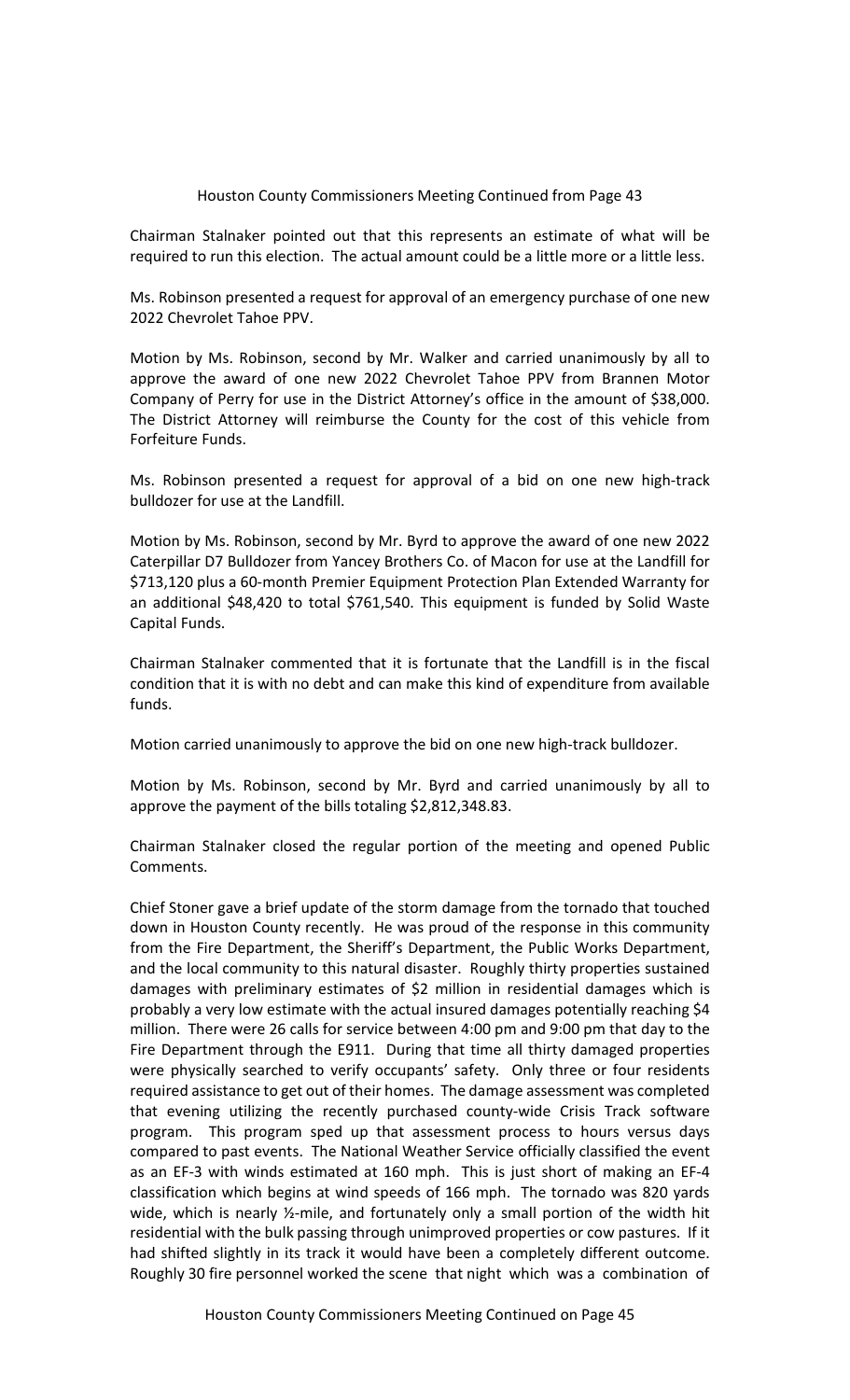paid firefighters and volunteer firefighters. The Sheriff's Department also had a ton of resources on scene. Chief Stoner publicly thanked the Landings Golf Club for allowing the department to set up a command post inside their clubhouse facility which helped to coordinate the activities.

Chairman Stalnaker thanked Chief Stoner for his leadership and all other personnel involved including the power companies. He expressed a desire to have some type of celebration where all could be invited and recognized for their actions, teamwork, and cooperation.

Chief Stoner specifically thanked the County Roads and Bridges department for their efforts helping fire personnel clear Fairways Drive within one hour.

Each of the Board members expressed their appreciation of those involved for their team effort and the willingness to help those in need.

There being no further comments Chairman Stalnaker closed Public Comments and reopened the regular portion of the meeting.

Chairman Stalnaker closed the regular portion of the meeting and opened Commissioners Comments.

Mr. Walker thanked everyone for coming and remarked that it was great to live in Houston County with people that care about each other and about Houston County.

Ms. Robinson also thanked everyone for coming and for participating in the meeting. She expressed appreciation for everyone working together as a team and making Houston County a great place to live.

Chairman Stalnaker commented on the recent audit exit interviews that the Board members conducted with the County's auditors remarking that it was a very clean audit of which he and the other board and staff members take a great deal of pride in. There was a good measure of reserve funds that were carried over from FY21 and the Board has already taken measures recently to allocate those funds for other purposes. There are only two months left in this current FY22 fiscal year and he was very hopeful that it will end up as a good year as well.

Mr. Byrd remarked that this was another point of pride for Houston County and another reason to celebrate fiscal responsibility and true diligent oversight of public funds. He credited Chairman Stalnaker and also the efforts of Mr. Holland and our comptroller along with employees, department heads and employees for efficient operations of the county government. He also wished his mother, Betty Byrd, a happy birthday on this coming Thursday.

Chairman Stalnaker reminded everyone that the next Commissioner's meeting would be on May 3rd at 9:00 a.m. in Perry at the courthouse. Due to the renovations occurring at the Probate Court, the Boardroom may or may not be available on that day. If not, the meeting will be held upstairs in the Jury Assembly Room.